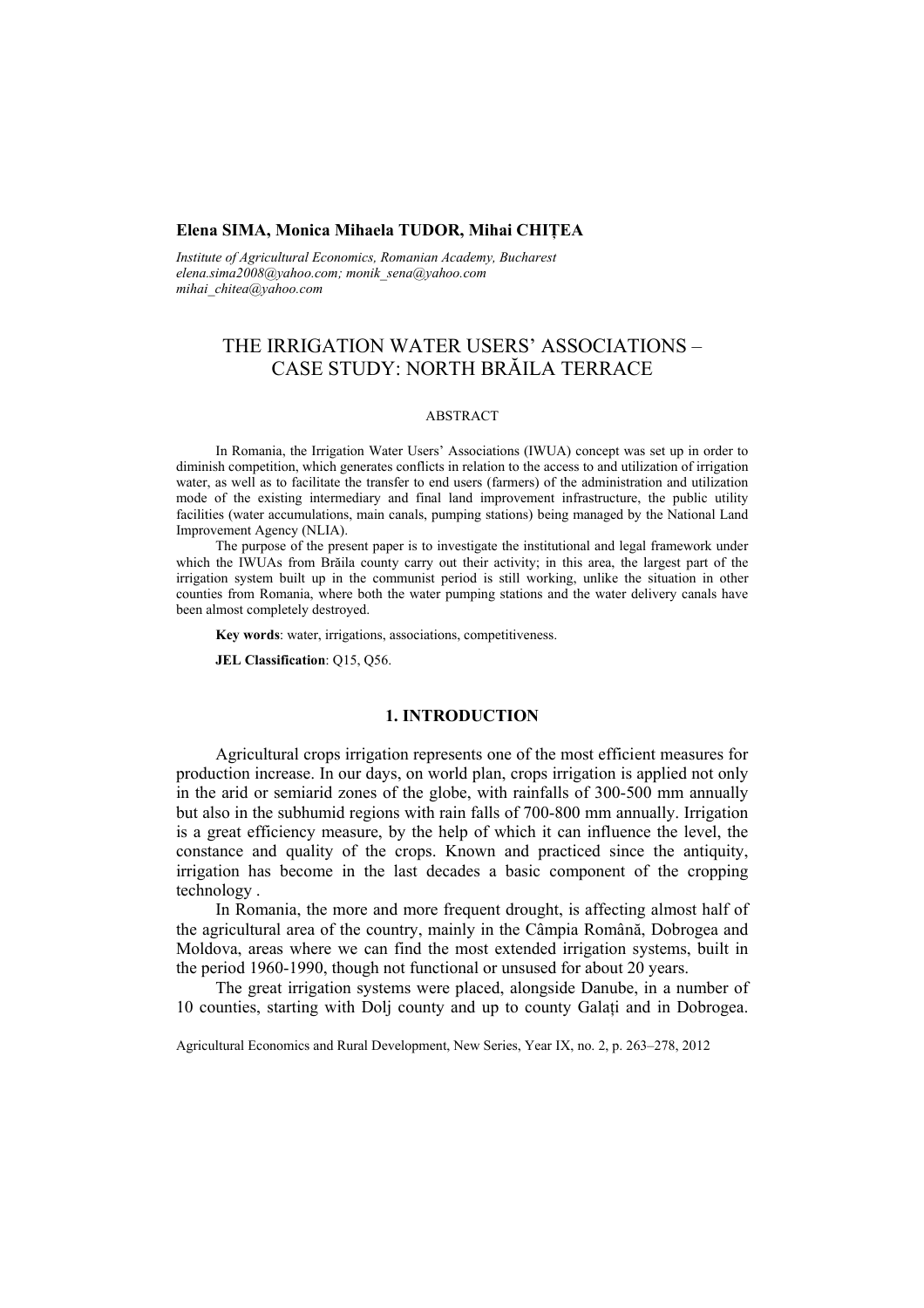These systems have areas larger than 140 thousand ha, amounting around 80% of the whole area managed. The water source for 75% of the hydromeliorative settlements is ensured by the Danube River (Lup, 2010). The investments in the irigation infrastructure, have a favourable impact upon the environment not only by reduction of the risk to drought and fight with the aridization, but also by reduction of water losses due to infiltrations, with negative consequences upon the freatic water and soil.

In the field of the agricultural life, the forms of association and/or cooperation have existed and even dominated over the oldest times. The diversity of the association and/or cooperation relationships is given by the variety of the links established inside agriculture, as well as between agriculture and other branches of the national economy.

In the Romanian agriculture there is, according to the present lesgislation, the following association forms:

– Agricultural companies and other associaton forms in agriculture (Law 36/1991);

– Associations (The Government Ordinance 26/2000 with regard to associations and foundations, approved with alterings and completions by Law 246/2005);

– Agricultural cooperatives (Law of agricultural cooperation 566/2004).

In the field of land meliorations, the physical or juridical persons who own in the basis of a viable ownership or usage title, land areas equipped with irrigation systems or drainage, or works for fight against floods or fight against soil errosion, can constitute (according to Law of land meliorations 138/2004, as well as The Government Emergency Ordinance 147/1999, altered and completed by Law 573/  $2001$ ).

– *organizations of land meliorations* (the the water for irigation users organizations, the organizations for fight with the drought and drainage, the organizations for fight against floods, the organizations for fight with the soil errosion), as well as – *federations of land melioration organizations*.

After the reformation process in agriculture and forestry the administration and utilization of the intermediary and final infrastructure of present land meliorations has passed by transfer into the ownership and administration of the *final users (the farmers*), organized into associative structures in order to develop one or more of the public interest activities, connected to the delivery of irrigation water, the exploitation, maintenance and repair works of an irrigation system which is serving more landowners.

Also, by the use of the collective power some local, zonal, or regional advantages are attracted in the goal of putting into value the production resources they have and of maximization of the effects the farmers wish to obtain: viable and profitable agricultural farms, resistence to the sales market, the successful accessing of the financial funds .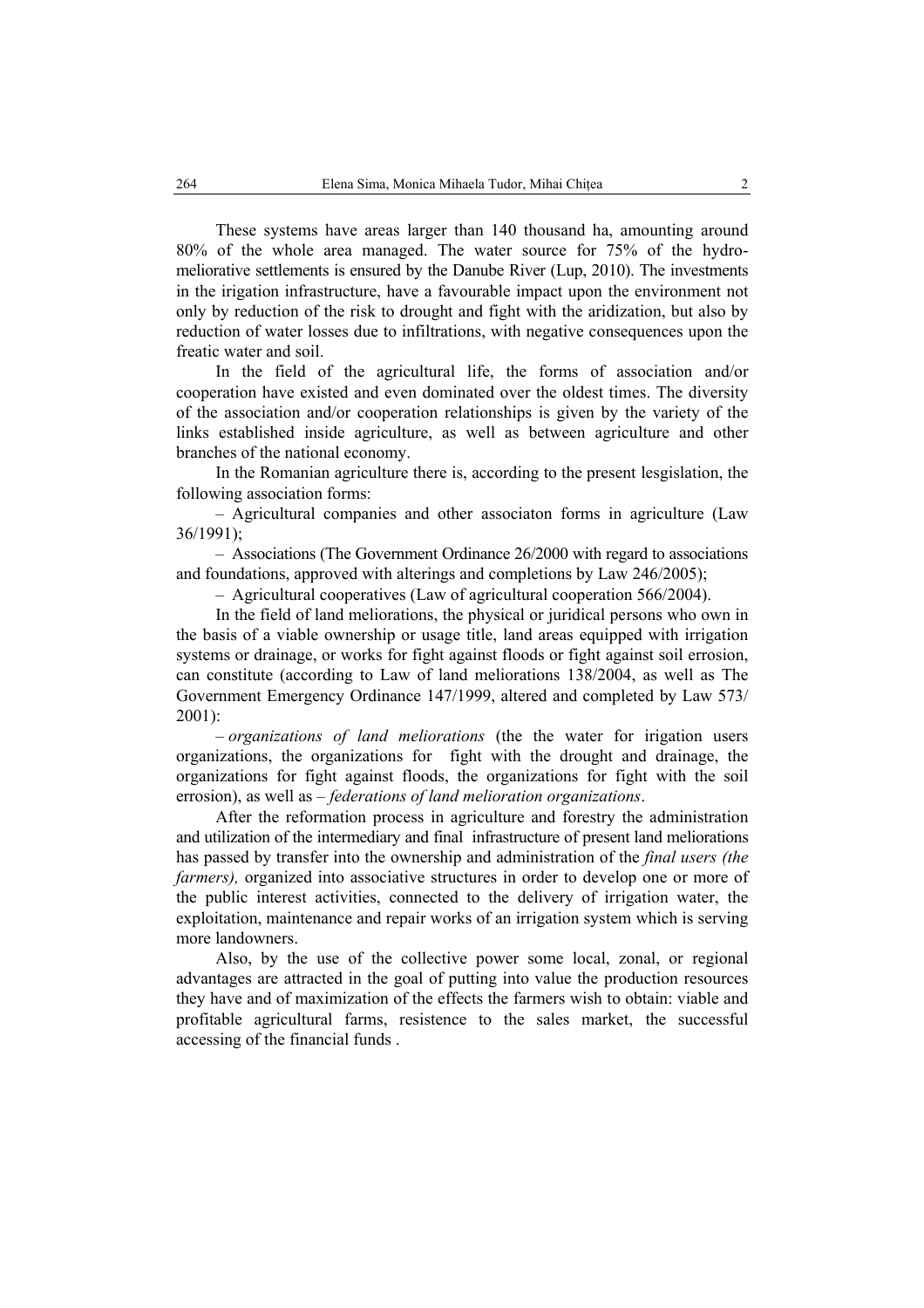## **2. STATE OF KNOWLEDGE**

In Romania, irrigation development started to the end of the year 1945, having a boost in the period 1970–1989, when the big irrigation systems were built by pumping. The motivation for this innitiative was mainly of political nature. Until the end of the year 1989, it was settled a total area with irrigations infrastructure of almost 3.1 million hectares, the equivalent of 20% of the agricultural area existing on national plan and which comprised 375 big systems of irrigations. These systems were developed mainly in the goal of maize irrigation, of the wheat's, sunflower's and of sugar beet's, as well as vegetables' and rice's. The majority of systems (2,7 million ha) were endowed with equipments of watering with manual movement, the way of watering being by aspersion (MAFRD and World Bank, 2009).

A great part of the lands irrigated were situated on high terraces, above the water source. In some cases, there were built irrigation systems for the irrigation of some lands situated at more than 200m above that water source, including up to 10 repumping stations. In total, approximately 60% of the areas settled for irrigations, included pumping heights of up to 75 m. The specific costs of irrigations by underpresure networks were high, until 1989 the State hiding the real amplitude of the subsidies (mainly for the energy comsumed for water pumping), in order to maintain the services of irrigations delivery. At that moment, the State found itself in the situation in which it could not deliver anymore the funds necessary for the essential maintenance and exploitation works of the irrigation infrastructure, as a consequence the irrigation systems degrading step by step.

The settlements for irrigations are comprising, as it is the case:

a) water caption: plugs with pumping and/or gravitational, forage pits, pipes, aspiration and suppressing basins, defence and consolidation of (water) banks, works for conducting the water currents, with the assembly of the afferent installations;

b) water adduction and distribution: cannals, pipes, hydrotechnical nods, dams, constructions of passage and subpassage, pumping stations, aspiration and suppressing basins, consolidations, stuffs, with the assembly of the afferent installations;

c) the internal settlement: cannals and underground pipes, which are feeding with water the irrigation installations and as it is the case, the assembly of the mobile pumping aggregates and of the afferent installations, works of land levelling;

d) the assembly of the irrigation installations and of the pumping mobile aggregates, for the watering application;

e) the water evacuation in case of damages: cannals, pipes,evacuators, dams, with the assembly of the afferent installations;

f) pedoameliorative works and measures foreseen at art. 2 paragraph (2) letter e) from Law of Land Settlements no.138/2004, republished;

g) manufacture of irrigation installations.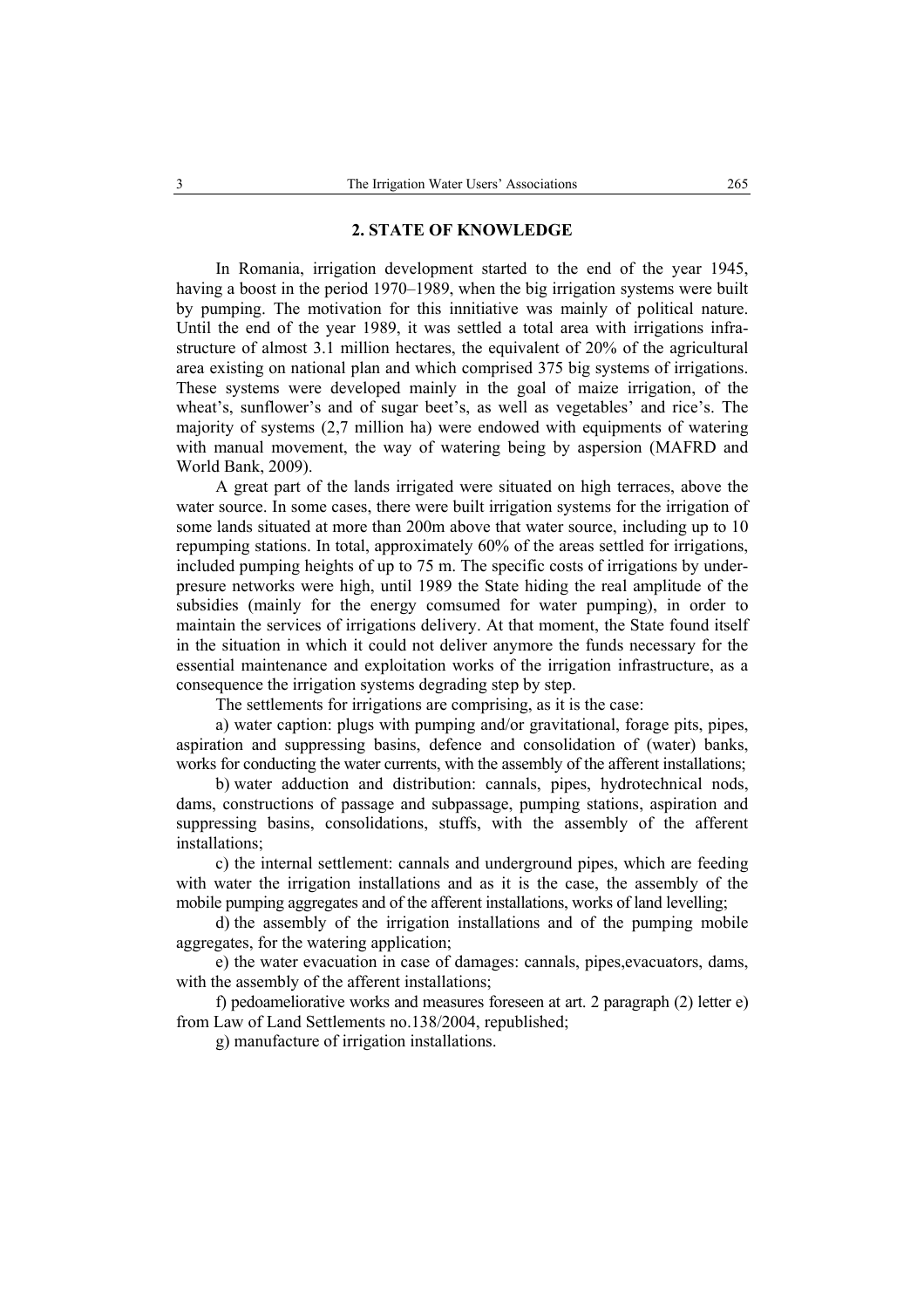At present, in our country, the water for irrigation management is complying with the requirements of the European Union, which regulates the action , cooperation, coordination and implementation frame of the common norms regarding the sustainable water and soil utilization. Among these, *The Frame Directive for Water – 2000/60EEC* constitutes a new approach in the field of water management, basing itself on the basin principle and imposing strict terms for the measure programme realization. It establishes more integrative principles in the field of water management, including among others the public participation in the water management and integraton of the economic aspects. According to this Directive, The Member States in the European Union must ensure the attaining of the welfare' of all the surface waters until the year 2015.

The administration and use of the irrigation infrastructure is developing on two stages in the basis of a legislation in continuous dynamics(E. Sima, 2012). Thus:

1. *The administration of irrigation settlements in the public or private state domain, declared as of public utility* (water accumulations, magistral cannal, pumping stations, irrigation settlements; the drainage settlements with pumping and/or gravitational evacuation; settlements for fight with the soil errosion; the production and administrative buildings etc.) is ensured by the National Land Improvement Agency (NLIA), *a*ccording to the Law of land meliorations no. 138/2004 – a fundamental legislative instrument of the irrigation water sustainable management.

LINA is a public institution, legal entity, funded through its own revenues and subsidies from the state budget, under the subordination of the Ministry of Agriculture and Rural Development, which was established by the reorganization of the Land Improvement National Administration and took over part of the patrimonial assets of the National Company "Land Improvement" – S.A.

In the year 2012, the 296 complex irrigation facilities administered by 12 county branches covered a total land area of 2,991,943 ha in the year 2011 (Table 1).

| Total irrigated area                             | 2,991,943 ha |
|--------------------------------------------------|--------------|
| out of which:                                    |              |
| - sprinkler irrigation                           | 2,665,594 ha |
| - furrow irrigation                              | 276,624 ha   |
| - submersion irrigation                          | 49,725 ha    |
| $C_1, \ldots, C_n$ to the large section of $C_n$ |              |

*Table 1*  Land equipped with irrigation facilities in the year 2012

*Source:* http://www.anif.ro/.

The land areas equipped with irrigation facilities in Romania are endowed with constructions (buried channels and pipelines, pumping stations, sluiceways, automatic hydraulic valves, culverts, mini waterfalls, chutes) ensuring irrigation water supply, transport and distribution, with an installed power of the pumping stations of 4,134 MW (Table 2).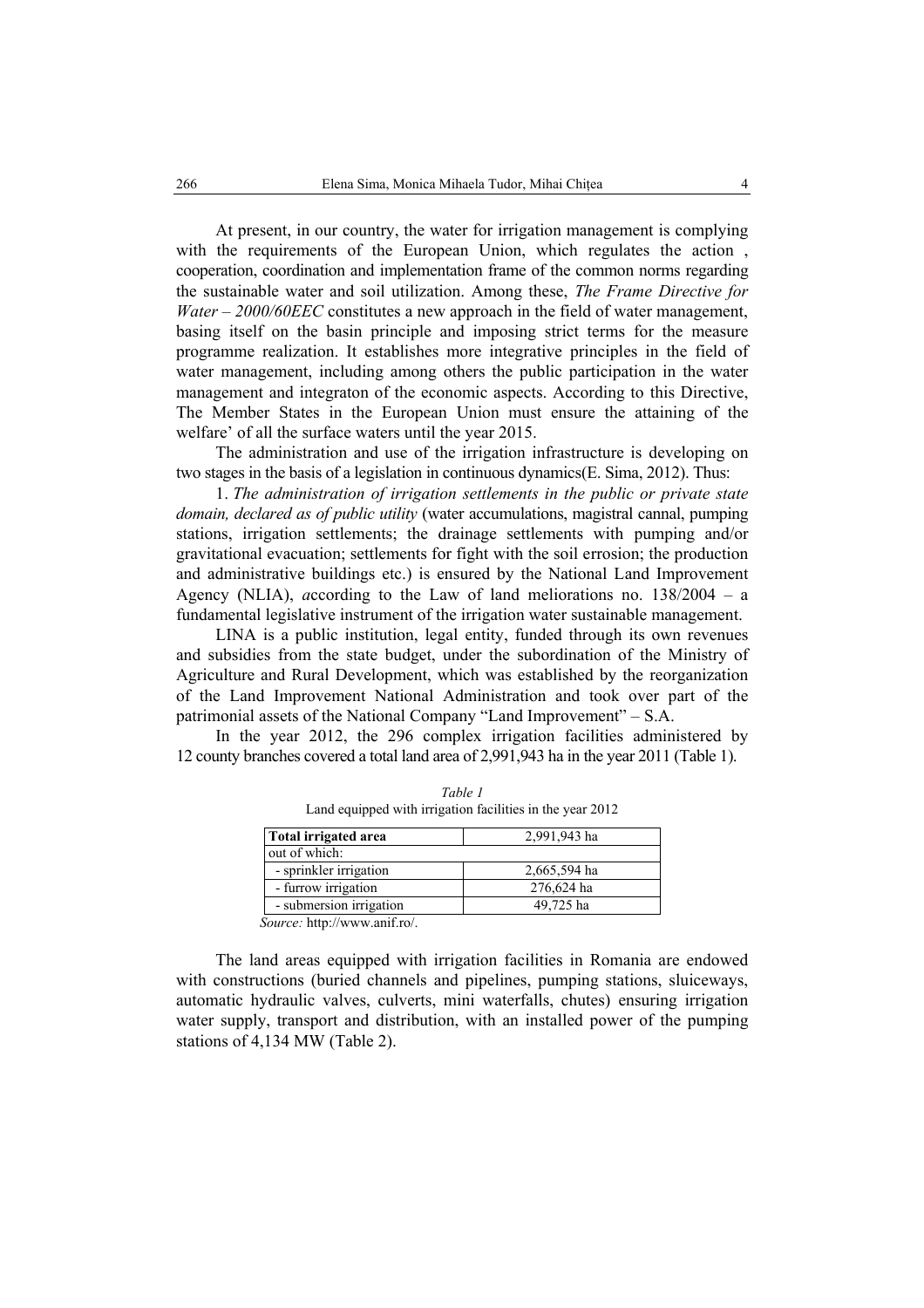| Main constructions on the land equipped with irrigation facilities: |                           |  |  |  |  |
|---------------------------------------------------------------------|---------------------------|--|--|--|--|
| - water supply and distribution channels                            | 10,630 km                 |  |  |  |  |
| - buried pipeline networks                                          | 26,700 km                 |  |  |  |  |
| - floating and fixed pumping stations                               | $2,710$ pieces            |  |  |  |  |
| * basic floating stations                                           | 53 pieces                 |  |  |  |  |
| * basic fixed stations                                              | 171 pieces                |  |  |  |  |
| * boosting stations                                                 | 349 pieces                |  |  |  |  |
| * pressure stations                                                 | $2,137$ pieces            |  |  |  |  |
| - hydrotechnical constructions                                      |                           |  |  |  |  |
| * sluiceways                                                        | 4,856 pieces              |  |  |  |  |
| * automatic hydraulic valves                                        | 480 pieces                |  |  |  |  |
| * culverts                                                          | $\overline{4,801}$ pieces |  |  |  |  |
| * chutes                                                            | 2,781 pieces              |  |  |  |  |
| * lateral spillways<br>$\cdot$ $\sim$ $\cdot$                       | 466 pieces                |  |  |  |  |

*Table 2*  Irrigation sector infrastructure in Romania

 *Source:* http://www.anif.ro/.

2. *Administration and utilization of existent intermediary and final irrigation infrastructure* passed, by transfer, into the ownership and administration of the final users *(the farmers)* organized, according to the G**overnment Emergency Ordinance rdonanţei de Urgenţă a Guvernului no. 147/1999,** approved with alterations and completions **Law no. 573/2001,** into *associative structures called*  Organizations of the Irrigation Water Users (OUAI) and Federations of Irrigation Water Users Organizations (FOUAI), which: own and administrate: water plugs, pumping stations (including the electric power network for feeding them with energy),water transport and distribution cannals, the network of subterranean pipes as well as the drainage infrastructure, the fight with the soil errosion and defence against floods and are developing one or more of the following activities of public interest:

a) irrigation water delivery, operation, maintenance and repair of an irrigation, drainage and desiccation system that serves several land owners;

b) maintenance and repair of facilities for flooding and soil erosion control and development of other land reclamation activities that protect the soil on the land area of several land owners.

These organizations and federations are legal entities of public utility, without patrimonial purpose, which take over, for the land users' interest, both the ownership right and the right of use of the water users' association on the irrigation infrastructure into state ownership or of the administrative-territorial units, consisting of pumping stations, pressure stations, hydro-technical constructions, together with the related facilities and land, underground pipe lines, as well as other goods on the organization's territory and the correlative obligations.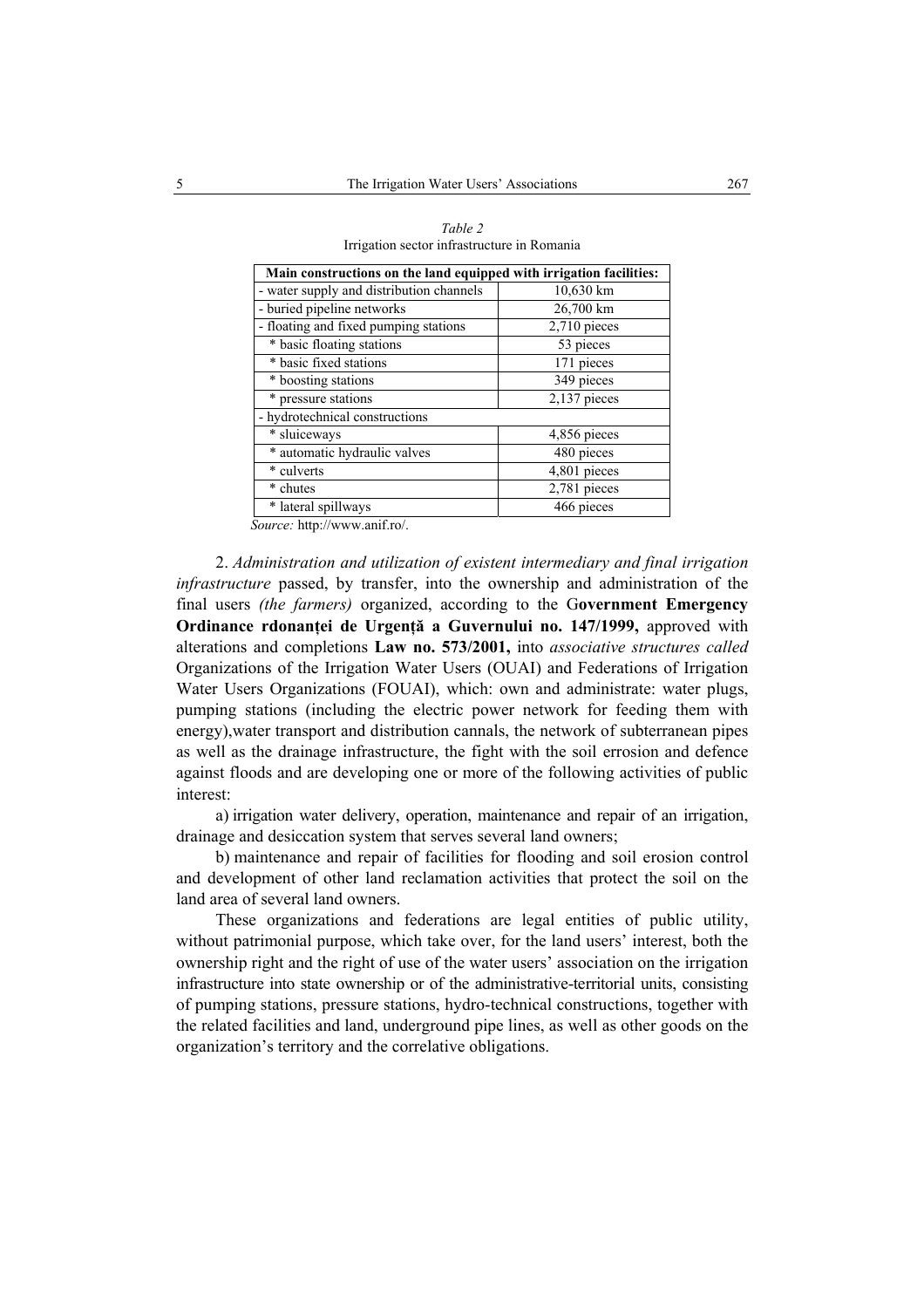#### **3. MATERIAL AND METHOD**

From methodological point of view, the analysis of the irrigation water management in the 6 Irrigation Water Users' Organizations, situated on the Terrace of North Braila was based on information from: The National Land Improvement Agency (NLIA), The Office for Regulation of the Organizations of Land Meliorations within the Ministry of Agriculture, Forestry and Rural Development, the Ministry of Environment etc, as well as a series of statistical data on counties and concludent governmental reports for the subject approached. As methodological instruments there are used the analysis, comparisons and synthesis of available information.

### **4. RESULTS AND DISCUSSIONS**

In Braila county, over 80% of the total area is agricultural land. Situated in the South-East of Romania, the plain is the predominant relief form, the landscape of Braila being monotonous and without natural barriers. The climate is temperate – continental, with an average temperature of  $11,1^0C$ , with dry summers and cold winters. The flora and fauna are specific to the plain region. The steppe was transformed into agricultural land, Braila county being one of the most developped counties in Romania, from agriculture point of view. Although the lands of the county enjoy a high fertility degree, the frequency of drought situations leads to the productions' diminution, much under the profitability limit, which makes the activity in agriculture be noncompetitive.

The county Brăila is one of the *large agricultural counties of Romania.* With an agricultural land area of 388435 hectares and an arable area of 345911 hectares, this county represents one of the zones with the greatest possibilities of participation to the establishment of Romania's food fund and to the creation of certain availabilities for export. This potential is doubled by a *good quality of soils*, as about 48.5% of the area is represented by chernozems, very fertile soils, and almost 30% of alluvia and alluvial soils, which through hydro-melioration measures and irrigation provide good conditions for the development of crops.

Thus, owing to the hydro-melioration measures applied on a net area of 334,047 ha (representing about 86% of the county's agricultural area, and about 97% of the county's arable area and more than 20% of the total net area equipped with hydro-melioration facilities in our country of 1559876.1 ha), the county Brăila is a leading county in the application of these measures, under the conditions in which the extreme weather phenomena (drought and flooding) have been increasingly frequent in recent years.

On the territory of Brăila county there are 13 hydro-melioration systems, and the existence of certain *large irrigation systems* with small water pumping height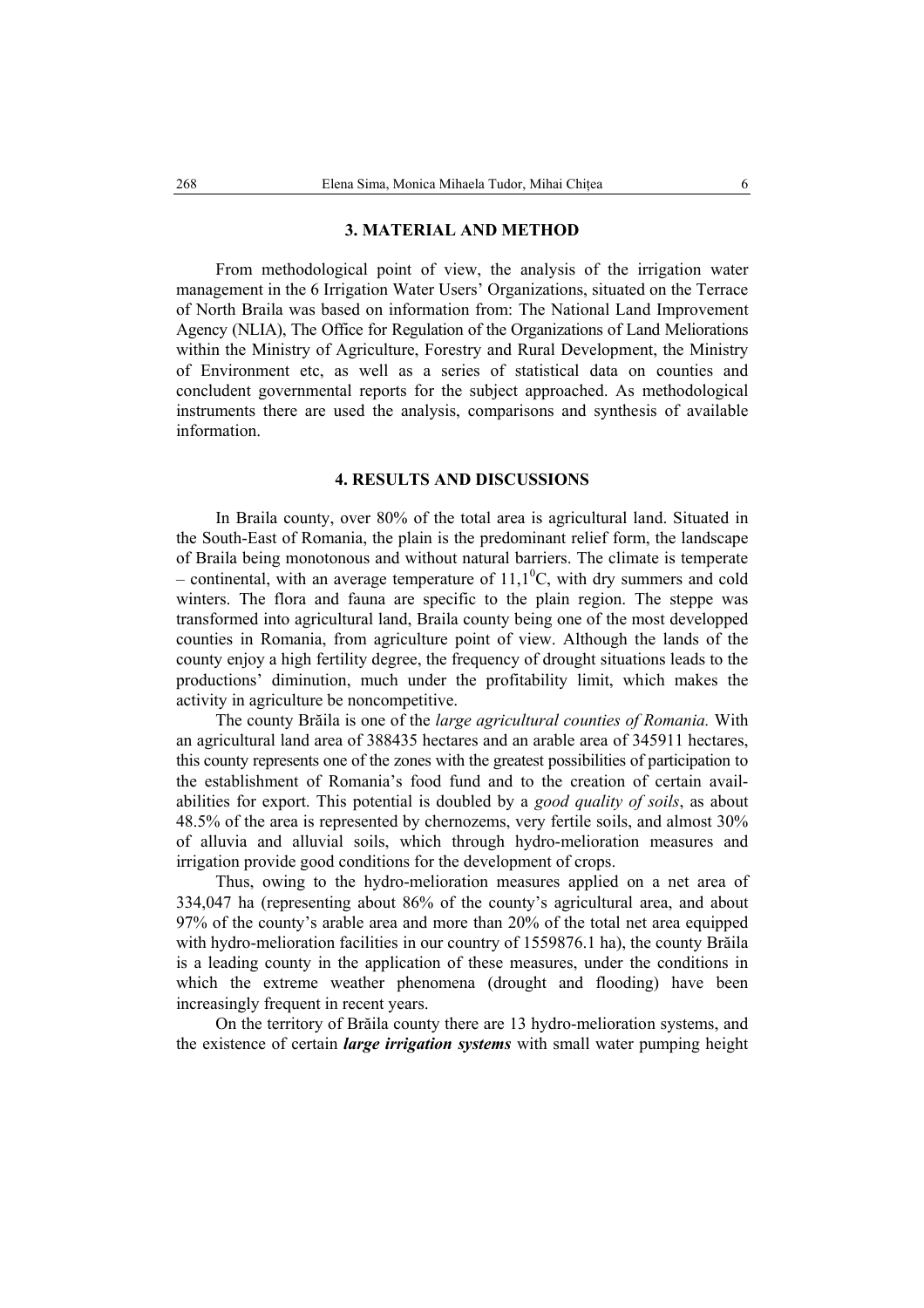(only 13% of the areas equipped with irrigation facilities have pumping heights over 75 m) that exceed 10000 ha, compensate to a large extent the water deficit in the hot season of the year, specific to the steppe zone (Table 3).

|                  | Crt. Name of hydro-melioration | Area   |               |            |               |  |  |
|------------------|--------------------------------|--------|---------------|------------|---------------|--|--|
| no.              | system                         | Gross  |               | <b>Net</b> |               |  |  |
|                  |                                | ha     | $\frac{0}{0}$ |            | $\frac{0}{0}$ |  |  |
| 1.               | Insula Mare a Brăilei          | 211200 | 60.09         | 199451     | 59.71         |  |  |
| $\overline{2}$ . | Terasa Brăilei                 | 34332  | 9.77          | 33208      | 9.94          |  |  |
| 3.               | Terasa Viziru                  | 19482  | 5.54          | 18920      | 5.66          |  |  |
| 4.               | Terasa Ialomitei               | 18905  | 5.38          | 18102      | 5.42          |  |  |
| 5.               | Ianca Surdila Greci            | 13600  | 3.87          | 12615      | 3.78          |  |  |
| 6.               | Nămoloasa-Maxineni             | 13224  | 3.76          | 12979      | 3.88          |  |  |
| 7.               | Călmățui-Gropeni               | 11533  | 3.28          | 11273      | 3.37          |  |  |
| 8.               | Incinta BH Călmătui            | 9608   | 2.73          | 9004       | 2.70          |  |  |
| 9.               | Grădistea-Făurei-Jirlău        | 8877   | 2.53          | 8255       | 2.47          |  |  |
| 10.              | Terasa Latinu Vădeni           | 4075   | 1.16          | 3741       | 1.12          |  |  |
| 11.              | Incinta Brăila-Dunăre          | 3784   | 1.08          | 3646       | 1.09          |  |  |
| 12.              | Incinta Lunca Rau Buzău        | 2070   | 0.59          | 2066       | 0.62          |  |  |
| 13.              | Incinta Noianu Chiscani        | 787    | 0.22          | 787        | 0.23          |  |  |
|                  | <b>TOTAL</b>                   | 351482 | 100           | 334047     | 100           |  |  |

*Table 3*  Land area equipped with hydro-melioration facilities in Brăila county, in 2012

*Source*: National Registry of the Land Reclamation Organizations, Land Reclamation Directorate, MAFRD, September 4, 2012.

From the thermal conditions point of view, the county Brăila, located in the south-eastern part of Romania and crossed by the parallel  $45^\circ$  (near the locality Viziru), has favourable conditions for the growth and development of a wide range of cereals, industrial crops, vegetables, fruit-trees and vine, and even varieties and hybrids with a long vegetation period can be cultivated with good results. The obtained production mainly in cereals and fodder crops favours the raising of bovines, sheep, pigs and poultry.

There are available human resources both in number and as regards the professional training. The large shares of the population working in agriculture describe mainly a mono-occupational profile, and the low demographic pressure on the financial resources favours the potential of agriculture development.

**The irrigation system "Terasa Brăilei"** is located in the North Bărăgan Plain, in the eastern part of Romania, and it is administered by NLIA branch: Argeş-Ialomiţa-Siret, Brăila Nord administration unit**.** The total area of the system designed and executed in the period 1969-1972 is 67500 ha, out of which agricultural land area with public utility recognition totals 40990 ha (TCE Ltd., 2007).

The micro-relief and soil, hydrological and geological conditions in the system "Terasa Brăilei" (Brăila Terrace) imposed the execution on 17% of the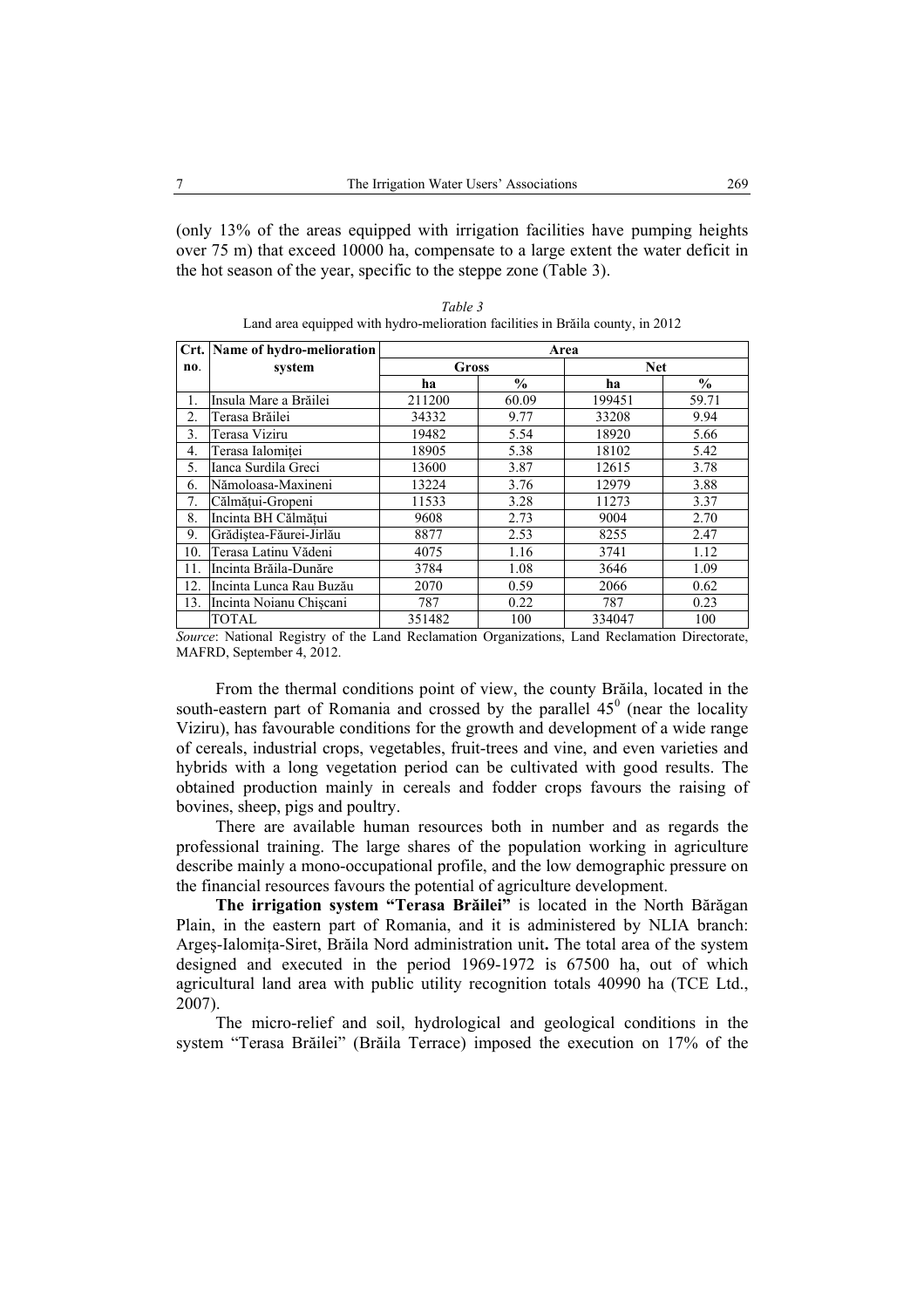agricultural land area of a *discharge-desiccation network* and of certain *closed drainage* works in certain hollow areas in order to increase the natural drainage and discharge the water accumulated in the depressed areas, in order to counteract the ground water layer rise.

The water is fed to the system "Terasa Brăilei" from the Danube River, which is the water source, with a water flow of 53.24 cubic meters/s; the catchment of water is in the points with the most favourable conditions in the area, through 2 water inlets and floating pumping stations *SPA km. 166* and *SPA GROPENI km. 196* and from the discharge gallery of Chişcani thermo-power station, through *SRPD4* re-pumping station*.*

The discharge-desiccation network consists of four gravity discharge systems in the Buzău River (the discharged water flow is 3.30 cubic meters/s) and in the Danube (the discharged water flow is 8.1 cubic meters/s). The closed drainage fields sum up 1844 ha. The main channels and discharge-desiccation are operating, but they need vegetation clearing and desilting in certain areas.

The watering methods are *sprinkler irrigation* (on 96.80% of the total area equipped with irrigation facilities) and *furrow irrigation* (on 3.2% of total area equipped with irrigation facilities) and the types are the following: sprinkling through pressure pipes served by electric pumping stations on 22880 ha; sprinkling through pressure pipes served by thermal aggregates on 24740 ha; sprinkling with waterproof open channels and ditches that feed the thermal aggregates on 21,580 ha; "bivalent" type of works (furrows and sprinkling on 2.300 ha).

The irrigation system Terasa Brăilei is located in an area with continental climate, with higher temperatures and lower rainfall in the recent years than the multi-annual averages. The main winds blow from the North and North-East in the conditions of climate aridization tendency, when the moisture deficit in soil reaches about 350 mm/season in the vegetation period, and the irrigation of crops is an imperious need.

The soils from the perimeter of the irrigation system Terasa Brăilei are mainly of Chernozem type, with I and II suitability classes for agriculture. These are soils with high natural fertility, with  $3.0 - 4.5\%$  humus content, and they are suitable to irrigation application accompanied by the related desiccation system, requiring the application of agricultural technologies adapted to crops, ensuring a sustainable soil use and sub-soil protection. In the period of maximum operation of the irrigation system, due to the rise of the phreatic water layer, phreatic-humid and medium salty soils appeared mainly in the highly depressed areas. The share of these soils increased from 4-5% to about 10%.

Chemical fertilizers application is low, which leads to a low impact upon the environmental factors, yet there is a danger nutrient depletion in soils. Pesticide application represents a high pollution risk for soil, surface and ground waters. In the area of the irrigation system Terasa Brăilei, a low amount of pesticides was applied, i.e. about 50% of the necessary volume, and the substances used were from toxicity groups III and IV, hence with lower toxicity.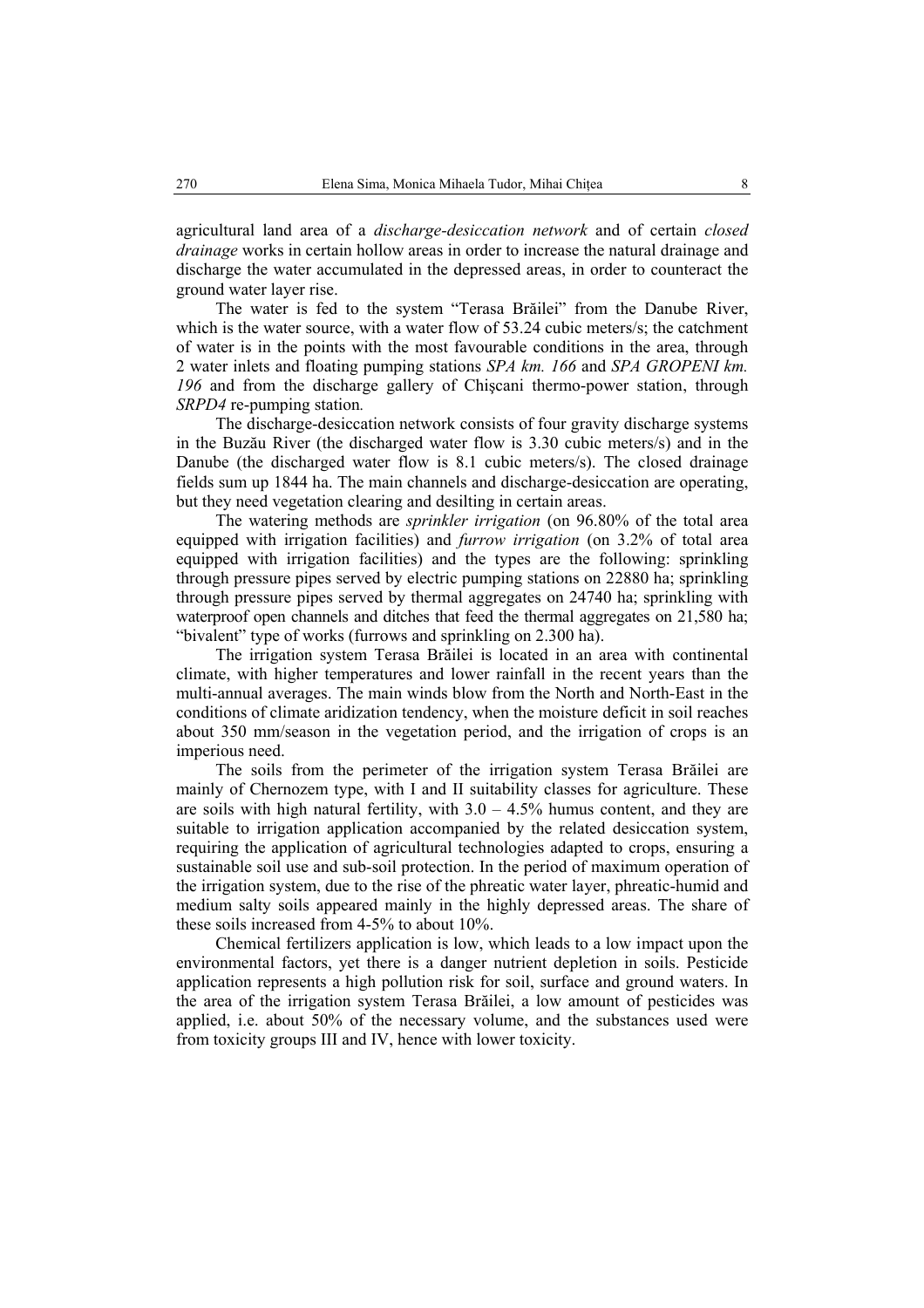Sprinkler irrigation applied on 96.80% of the total area equipped with irrigation facilities brings a lower amount of water to soil than the infiltration rate, which prevents the soil erosion risk. Wind erosion is also low in the vegetation period, as sprinkler irrigation increase particles cohesion to soil.

The water from the Danube complies with STAS 9450/88 standards for the quality of water used for the irrigation of crops. The higher mineralization of water in the desiccation system reveals the impact of agro-chemicals on the water collected in the area of the irrigation system Terasa Brăilei; yet, due to the quality of the Danube water that has the salinity class C2/C3, soils may be subject to a low salinization process.

At present, the steppe-specific flora and fauna, which used to prevail in Bărăgan Plain, are much modified, their place being taken by the agricultural crops and domestic animals. The irrigation system has a non-significant impact upon the terrestrial habitats, but it is estimated that water discharge from the desiccation system impacts the water habitats. There are no protected areas and no rare species in danger of extinction in the perimeter of the irrigation system. At present, the spontaneous vegetation consisting of remains of primary steppe meadows (Festuca Vallsiaca, Stipa lessingiana, S. capillata and other xelofilous grassses) is found only in small patches, on the natural meadows, as well as by the road side, along the dikes, irrigation channels and on the idle agricultural land. Trees are found in isolated groups, consisting of poplars, willows and acacias, oak trees and different other species. The flora is completed by halofilous vegetation as well as by aquatic vegetation. Most plants develop their evolution cycle before the dry periods at the end of summer.

*The administration and use of the intermediary and final irrigation infrastructure* located on the area of the irrigation system Terasa Brăilei from the county Brăila is at present ensured by a total number of 26 Irrigation Water Users' Organizations (IWUOs), according to the data from the National Registry of the Land Reclamation Organizations, kept by the Office regulating the land reclamation organizations under MAFRD (Table 4).

These organizations are legal entities of public utility, with no patrimonial purpose, established in conformity with the provisions of the Land Reclamation Law no. 138/2004, as well as of Government's Emergency ordinance no. 147/1999, modified and completed by Law no. 573/2001. Their establishment was encouraged by the world context of the last years, determined by the concentration or development strategies. Thus, farmers have to face a fundamental strategic decision, namely to choose how to act better under uncertainty conditions in order to have viable, profitable holdings, to face competition on the market and to be efficient in accessing the financial funds.

The analysis of these aspects is supported by the existing situation on the territory of 4 communes located in the area Terasa Brăilei: Cazasu, Siliştea, Tudor Vladimirescu and Vădeni, located near the Danube River (Figure 1).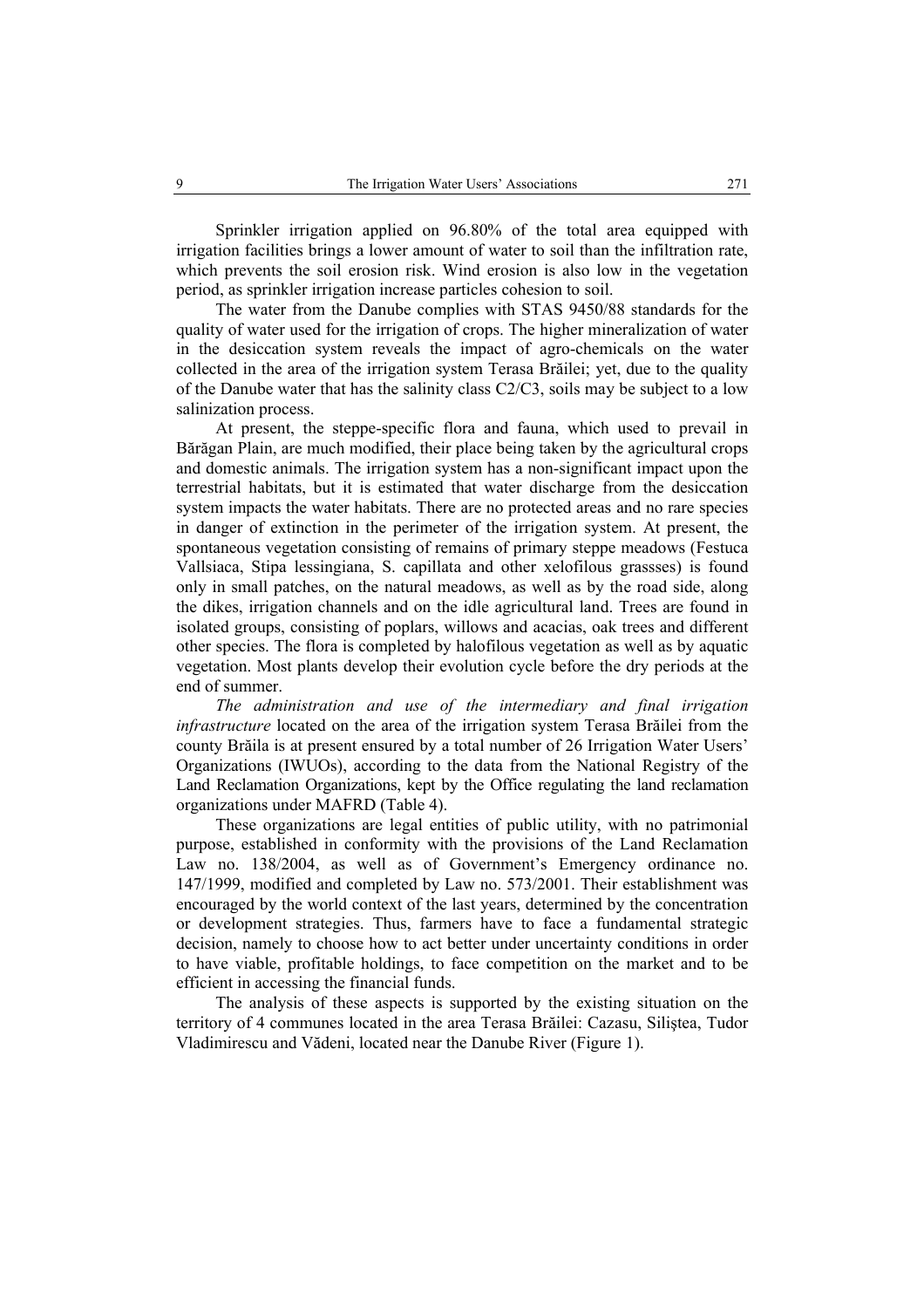| Table 4                                                              |
|----------------------------------------------------------------------|
| Organization forms and total gross area of hydro-melioration systems |
| in the county Brăila, in the year 2012                               |

| $\mathbf{Crt}$   | <b>Hydro-melioration system</b>                                                                                                                                                                                                                                                  | <b>Total</b> | <b>Land Reclamation Organizations</b> |        |            |                 |                |       |
|------------------|----------------------------------------------------------------------------------------------------------------------------------------------------------------------------------------------------------------------------------------------------------------------------------|--------------|---------------------------------------|--------|------------|-----------------|----------------|-------|
| no               |                                                                                                                                                                                                                                                                                  | gross area   | <b>IWUO</b>                           |        | <b>DDO</b> |                 | <b>FLRO</b>    |       |
|                  |                                                                                                                                                                                                                                                                                  | ha           | no                                    | ha     | no         | ha              | no             | ha    |
| 1.               | Terasa Brăilei                                                                                                                                                                                                                                                                   | 34332        | 26                                    | 34332  |            |                 |                |       |
| 2.               | Terasa Ialomitei                                                                                                                                                                                                                                                                 | 18905        | 19                                    | 18905  |            |                 |                |       |
| 3.               | Terasa Viziru                                                                                                                                                                                                                                                                    | 19482        | 16                                    | 19482  |            |                 |                |       |
| $\overline{4}$ . | Nămoloasa-Maxineni                                                                                                                                                                                                                                                               | 13224        | 12                                    | 13224  |            |                 |                |       |
| 5.               | Ianca Surdila Greci                                                                                                                                                                                                                                                              | 13600        | 5                                     | 13600  |            |                 |                |       |
| 6.               | Incinta BH Călmătui                                                                                                                                                                                                                                                              | 9608         | 4                                     | 9608   |            |                 |                |       |
| 7.               | Insula Mare a Brăilei                                                                                                                                                                                                                                                            | 211200       |                                       | 68934  |            | 69241           | 2              | 73025 |
| 8.               | Terasa Latinu Vădeni                                                                                                                                                                                                                                                             | 4075         | 6                                     | 4075   |            |                 |                |       |
| 9.               | Grădiștea-Făurei-Jirlău                                                                                                                                                                                                                                                          | 8877         | 3                                     | 8877   |            |                 |                |       |
| 10.              | Călmățui-Gropeni                                                                                                                                                                                                                                                                 | 11533        | 4                                     | 11533  |            |                 |                |       |
| 11.              | Incinta Lunca Rau Buzău                                                                                                                                                                                                                                                          | 2070         | $\overline{2}$                        | 2070   |            |                 |                |       |
| 12.              | Incinta Brăila-Dunăre                                                                                                                                                                                                                                                            | 3784         | 3                                     | 3784   |            |                 |                |       |
| 13.              | Incinta Noianu Chiscani                                                                                                                                                                                                                                                          | 787          |                                       | 787    |            |                 |                |       |
| .                | <b>TOTAL</b><br>the contract of the second contract of the contract of the contract of the contract of the contract of the contract of the contract of the contract of the contract of the contract of the contract of the contract of the con<br>$\sim$ $\sim$<br><b>******</b> | 351482       | 104                                   | 355266 |            | 69241<br>$\sim$ | $\mathfrak{D}$ | 73025 |

Note: IWUO – Irrigation Water Users' Organizations; DDO – Drainage and Desiccation Organizations; FLRO –Federations of Land Reclamation Organizations.

*Source*: National Registry of the Land Reclamation Organizations, Land Reclamation Directorate, MAFRD, September 4, 2012.



Figure 1. Location of communes Cazasu, Siliştea, Tudor Vladimirescu and Vădeni in Brăila county.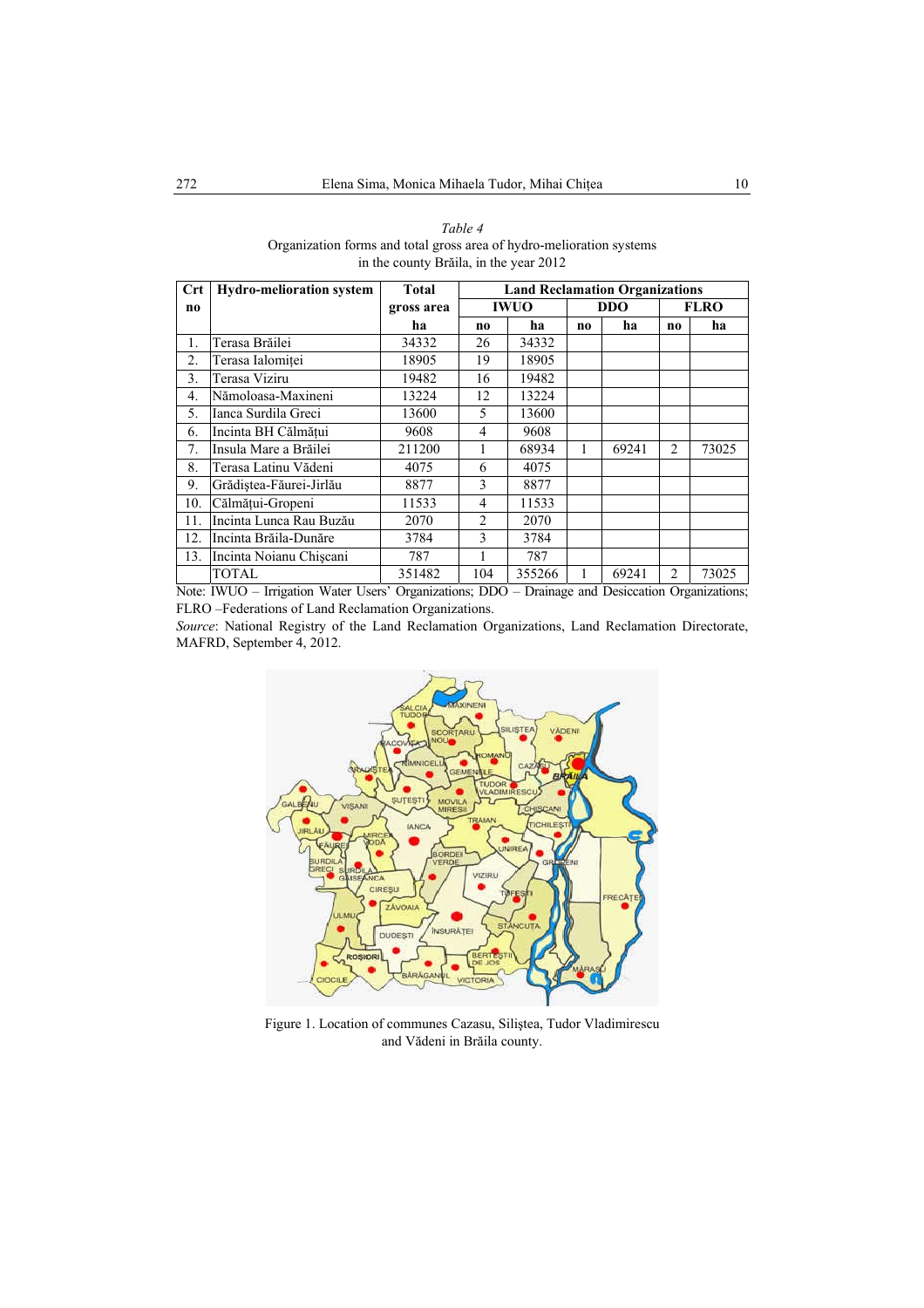The investigated Irrigation Water Users' Organizations are: Pietroiu, Tevesil, Petrosu, Agro Dunărea, Danova Leg and Nova Prod Terra, served by 6 pressure release stations: PRS Pietroiu, PRS SV1 Silistea, PRS 24, PRS 25 and 27, PRS 26. The total area of these organizations, as registered in the Ministry Register, is 4780 ha (Table 5).

These associations were established on the basis of the Land Reclamation Law no. 138/2004, as well as of the Government's Emergency Ordinance no. 147/ 1999, approved with modifications and completions by Law 573/2001. Their statute contains provisions referring to: name, headquarters, patrimony, object and purpose of activity, management and control bodies, conditions of entry and withdrawal from association, rights and obligations of the association members.

| Crt. | <b>IWUO</b> name            | Area        |                  | <b>Establishment order</b> |            |  |
|------|-----------------------------|-------------|------------------|----------------------------|------------|--|
| no.  |                             | Gross<br>ha | <b>Net</b><br>Ha | <b>Number</b>              | date       |  |
|      | Pietroiu                    | 1 152,00    | 1 152,00         | 485                        | 6/17/2005  |  |
| 2.   | Tevesil                     | 2 166,00    | 2 166,00         | 485                        | 6/17/2005  |  |
| 3.   | Petrosu                     | 120,00      | 120,00           | 560                        | 6/30/2005  |  |
| 4.   | Agrodunărea Tractor Service | 1 067,00    | 1 067,00         | 560                        | 6/30/2005  |  |
| 5.   | Danova Leg                  | 170,00      | 170,00           | 1224                       | 11/16/2005 |  |
| 6.   | Nova-Prod-Terra             | 105,00      | 105,00           | 100                        | 01/10/2006 |  |
|      |                             | 4 780,00    | 4 780,00         |                            |            |  |

*Table 5*  Irrigated area of the IWUOs from the pilot zone

*Source*: The National Registry of the Land Reclamation Organizations, MAFRD, 2012.

In view of facilitating the irrigation services performance, the members of the association should allow it to use any pipeline, channel, hydrants or other hydrotechnical equipment located on the land owned or used by them, as well as to have access on the land administered by the association, for the operation and maintenance of the irrigation networks or their repair in case of damage.

The association can be liquidated in the conditions in which its objectives cannot be fulfilled or if, out of other reasons, its existence is not necessary any more and this is registered in the Associations' Register from the court in the area where the association is located. The way of distributing the social patrimony of the association, at the end of the liquidation process, is decided by the general meeting, by the vote of the majority of members, on the condition these own or use over more than half of the area of the association's territory. The decision of the general meeting for the association liquidation must also include the appointing of one or more liquidators .

The court makes public the decision to liquidate the respective association, at its own expense, in order to permit the creditors to register their outstanding debts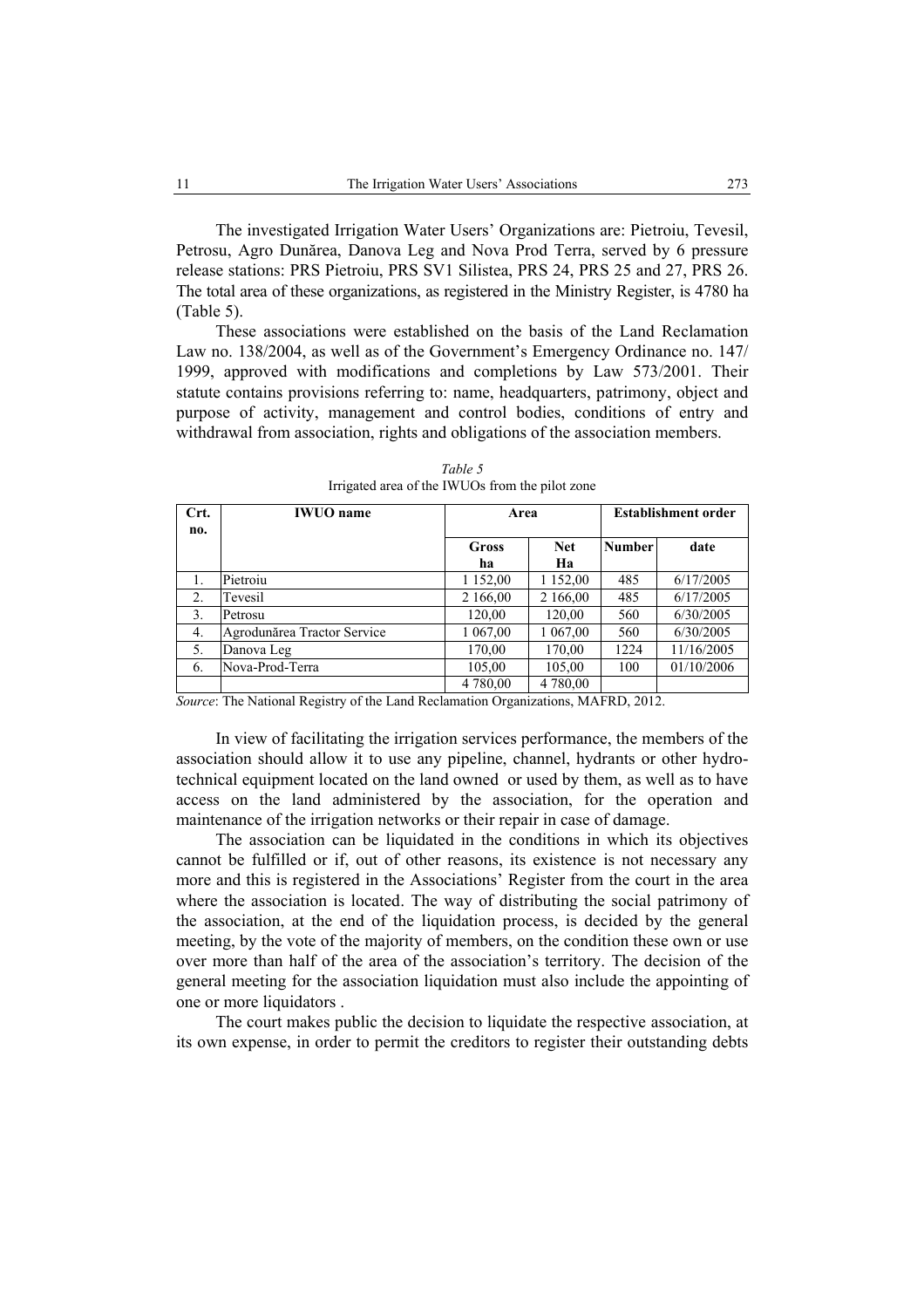upon the assets in the association's ownership. After the association liquidation, the Ministry of Agriculture, Food and Forestry will approve the transfer of the infrastructure into the administration of NLIA.

**According to the legislation into effect,** *the irrigation water is delivered to the associations by NLIA,* on farmers' demand, on the basis of contracts for services with successive execution concluded on long term, named *multi-annual contracts*, as well on basis of irrigation water delivery contracts with immediate execution, named *seasonal contracts*.

The multi-annual contracts are signed for a period ranging from 3 to 5 years. The payment is made on the basis of an annual fee for irrigation water delivery, calculated by NLIA for each point of irrigation water delivery to beneficiaries. This fee covers the estimated costs for repair and maintenance of the irrigation infrastructure in the public and private domain of the state, under NLIA administration, and its value is established for each irrigation water delivery point, previously to signing the multi-annual contract.

The structure of the irrigation water delivery fees, their periodical adjustment modality, the date when the beneficiaries will be informed about the value of these fees, the date of signing the multi-annual contracts and the deadline for payment of the annual fee by the beneficiaries are established by the methodological norms regarding the calculation and payment of the fees for the land reclamation services, which is approved by Minister's Order, with the acknowledgement of the Public Finance Ministry. The ANIF fee established for each agricultural year is published in the Official Journal*.* This parameter value can show the extent to which the delivery to IWUO can variate.

The great number of IWUO users imposed the application of some *specific procedures for the performance and control of the irrigation activity*. In order to be able to irrigate at a multi-annual fee, the user must be IWUO member, statute that is obtained by paying the annual membership fee.

When making this payment, the member receives *personalized tickets* on the basis of which he can go to the Pressure Release Station (PRS) and ask for water at a multi-annual tariff. When the farmer (IWUO member) wants to irrigate, he must make sure that the PRS fulfills the minimum starting condition, and then he goes to the station, where on the basis of irrigation ticket can install his irrigation equipment. At the end of the day, week or month, depending on the IWUO, the electrical mechanic from each station makes a summary with the members who irrigated on the basis of tickets received from these and cuts the receipt with the amount to pay. At the end of each month, an invoice is also issued by each PRS. This system has been applied in order to control the level of the subsidies that can be obtained per each PRS, and the subsidized irrigations of farmers, and it will be applied in the next period as well, with some modifications. Maintaining this procedure makes farmers be motivated to pay their membership fee, as this is the only modality by which they can irrigate at multi-annual tariffs, otherwise they will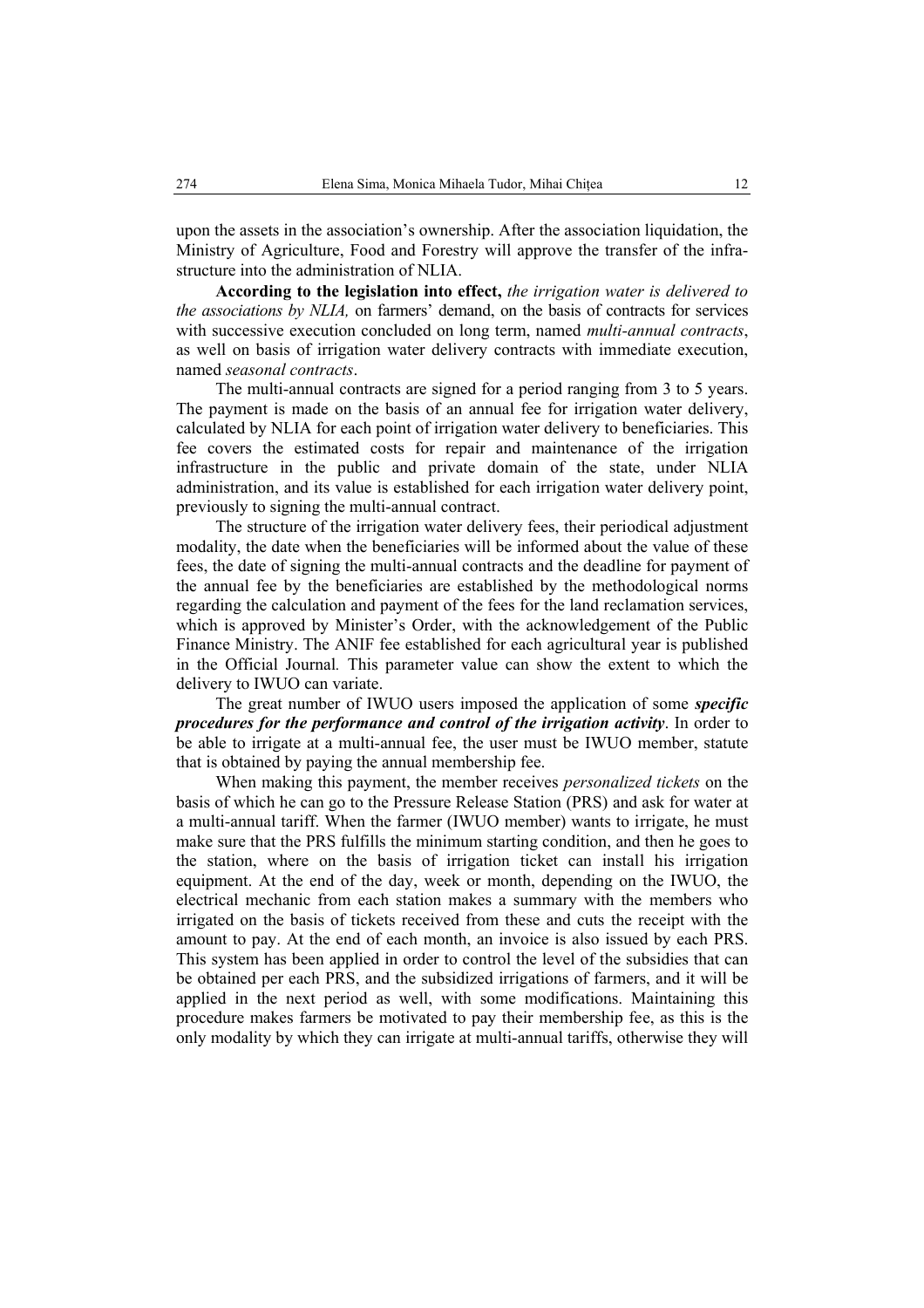have to pay the seasonal tariff, which is much higher. Another reason for maintaining this procedure is the need to monitoring and control the activity of those who irrigate.

Another procedure is to sign *some irrigation contracts on credit* between the farmers who are members in the association and the IWUO they are affiliated to. The contract provides for the application of a certain number of irrigations on credit, with the date due in September, when the farmers sell their production. After signing the contract, the IWUO sends a copy to the electrical mechanic from the station and gives the farmer the personalized tickets for the number of irrigations established by contract. On the basis of tickets, the farmer goes to the station and applies the respective irrigations. After finishing the tickets, he can no longer irrigate on credit, but only by immediate cash payment. This irrigation modality contributes to the increase of returns and of the volume of water used.

The most irrigated crop on the land with IWUO irrigable potential from the pilot zone is maize, closely followed by wheat, industrial crops, vegetables and seed crops.

Seed crops bring considerable profits for the farmers who cultivate them, if the irrigation subsidies are taken into consideration. The small grains and maize are crops that incurred losses due to the need for certain agro-technical measures. Sunflower is profitable to a certain limit. Although there are farms where the irrigation of these crops led to profit, without the irrigation cost diminution, their cultivation on most farms will suffer significant diminution.

The crop structure cannot vary very much from one year to another, even though certain agro-technical measures are imposed (crop rotation, in the first place). As a result, the way in which the farmers adjusted their cropping plans according to the profit obtained by each crop represents the most important indicator of the payment capacity.

In the investigated area, the irrigation practice is determined by the farmers' experience in agriculture. The long experience indicates that the farmers do not consider agriculture a conjunctural activity, but on the contrary, a long-lasting one. The eventual decision to give up irrigating with the cessation of subsidies is possible to be made in a broader knowledgeable context, compared to the case when certain farmers who have just began their activity without knowing all the rigours of developing such an activity. Moreover, most farmers in the pilot zone have continuously irrigated since the IWUO establishment on their territory, and in this way they may prove that they learnt the value of irrigations regardless the weather conditions and they do not apply irrigations on a sporadic basis.

Most farmers who use irrigation equipment are commercial farmers, who practice large-scale agriculture, who got associated with the small subsistence farmers on the IWUOs. These commercial farmers afford to purchase irrigation equipment and to apply irrigations for crops with high economic value.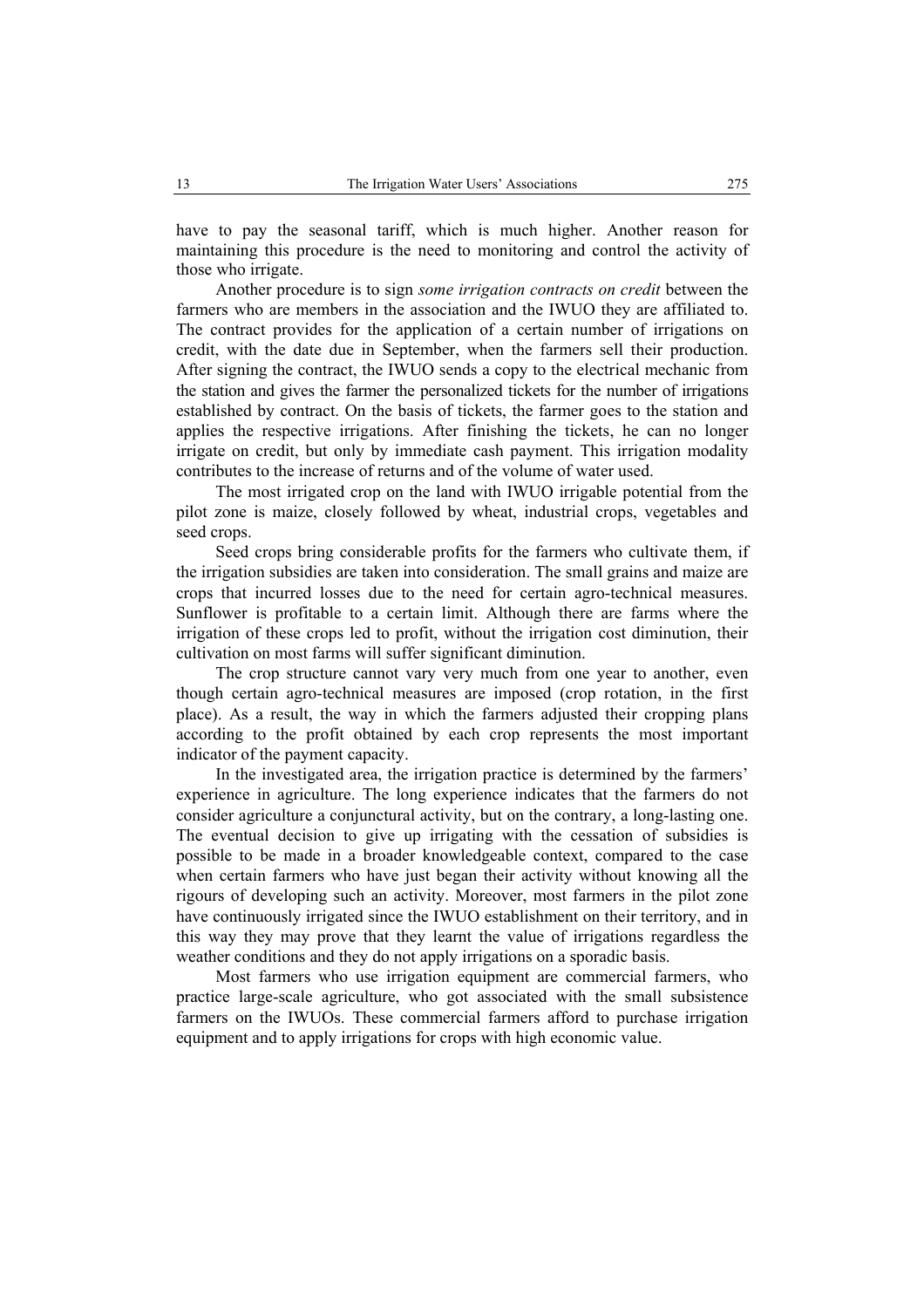The IWUO revenues are grouped into two categories: own revenues, consisting of the water delivery tariff to users, membership fees and contribution to the annual water delivery tariff, and revenues from subsidies, consisting of the subsidy for security ensurance, as well the NLIA delivery tariff, the annual NLIA tariff, for energy payment at the delivery point level and for the payment of maintenance and repair costs.

As regards expenditures, the main categories are: wages/administrative department, which represent 18.6% of total expenditures; NLIA delivery tariff, accounting for 30.4% in total expenditures; NLIA maintenance and repair with 7.5%, energy at the delivery point with 20.42% and maintenance and repair at IWUO level, accounting for 23.06% in total expenditures.

In the opinion of all farmers and IWUO representatives, at the organization level, energy represents the cost with the highest share in total expenditures. Yet the reality proves that this cost is only on the third place in total expenditures, with only 20.42%, and, in fact, the highest value expenditure is represented by maintenance and repairs.

The average cost of electric power represents an important factor in the irrigation cost structure. In 2009, it represented 18% at national level and 25% in the most performant IWUOs. The energy price is different by each IWUO. As long as this cost was entirely borne by the state, IWUOs were not at all interested in diminishing this cost. After the removal of subsidies, the IWUO representatives will pay an increased attention on this parameter.

The average electric power consumption is a complementary parameter to the previously mentioned one. The more the irrigation system and its aggregates at the delivery points are in a good operation condition, the lower the pumped energy consumption per  $1000 \text{ m}^3$ .

The main problems the farmers are facing in their farming activity in the investigated irrigated area are the delay in receiving the subsidies, the current situation of the irrigation infrastructure and the payment delay penalties applied to the energy supplier and ANIF.

## **5. CONCLUSIONS**

The reform process of the Romanian agricultural sector also included measures for restructuring the modality of administration and utilization of the intermediary and final land reclamation infrastructure, by transfer into the ownership and administration of final users (farmers). These got organized into associative structures named organizations and federations of organizations in land reclamation in order to develop one or more of the following activities: irrigation water supply, exploitation, maintenance and repair of flood and soil erosion control works.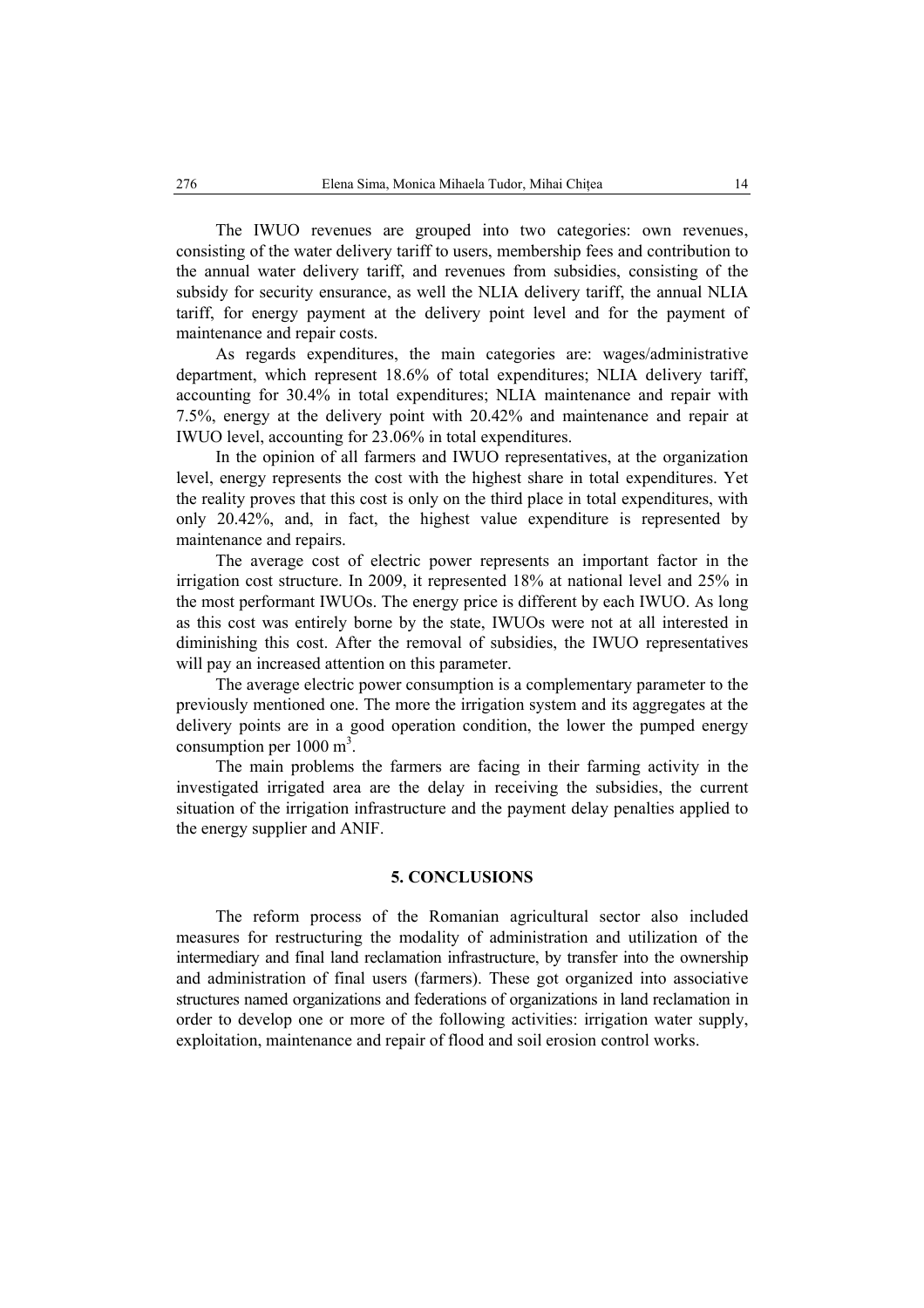The organizations and federations can become a platform to continue the reform of the Romanian agricultural sector by the opportunity these organizations represent in view of structuring the process of collaboration among farmers.

The obsolete character of the association and cooperation concept is due not only to the communist period, but also to the post-1990 period to a larger extent, when association and cooperation meant in reality some leaders of such "associations" getting rich to the detriment of the other members and on the basis of the production factors that belonged to all the "associated" members. These negative experiences considerably contributed to the absence of this method in the farming activity development in Romania.

Maybe the terms "association" and "cooperation" should be replaced by the term "collaboration". The enlargement of the activities that the irrigation organizations and federations can carry out would lead to the consolidation of the organizations through the takeover of input acquisition for all the members and mainly by ensuring the selling of products in common. If this solution is put into practice by the Ministry of Agriculture, the concentration of power should be avoided and the non-profit status must be maintained, which will immediately affect such collaborations by the current habits by which "someone" on the top position within the organization figures out methods to trick the others. On the other hand, the necessary incentives should be identified, so that the farmers get used to the idea of collaboration.

The development and maintenance of a high payment capacity in the systems where large-sized commercial farms (over 100 ha) prevail are not due only to the profit orientation of these users but also to the fact that the irrigation systems were designed before 1990 to serve the large-sized farms, not the small ones.

Under the conditions of the individualist mentality that has prevailed in the Romanian agricultural society for more than 20 years and that may continue for other 20 years, any intervention of institutional nature needs a good strategy for the development of collaboration among farmers, otherwise, any other measure will not make anything but prolong the agony of irrigation operation.

In the case of an agriculture with policulture on small farms and with the limitation of the water and energy resources, an increased focus will be imposed, as in other countries (France, Italy, Spain, etc.), on *irrigation with water distribution on "demand"*, with highly diversified and differentiated techniques, with sprinkler irrigation prevailing. At the same time, the surface *irrigation with water distribution by "rotation"* can be adopted prioritarily in the arid areas, where the large-sized monoculture farms prevail and where large areas of homogeneous soils exist. All these have in view the creation of the specific conditions for private agriculture development, with the use of water dispersed in space and across the community.